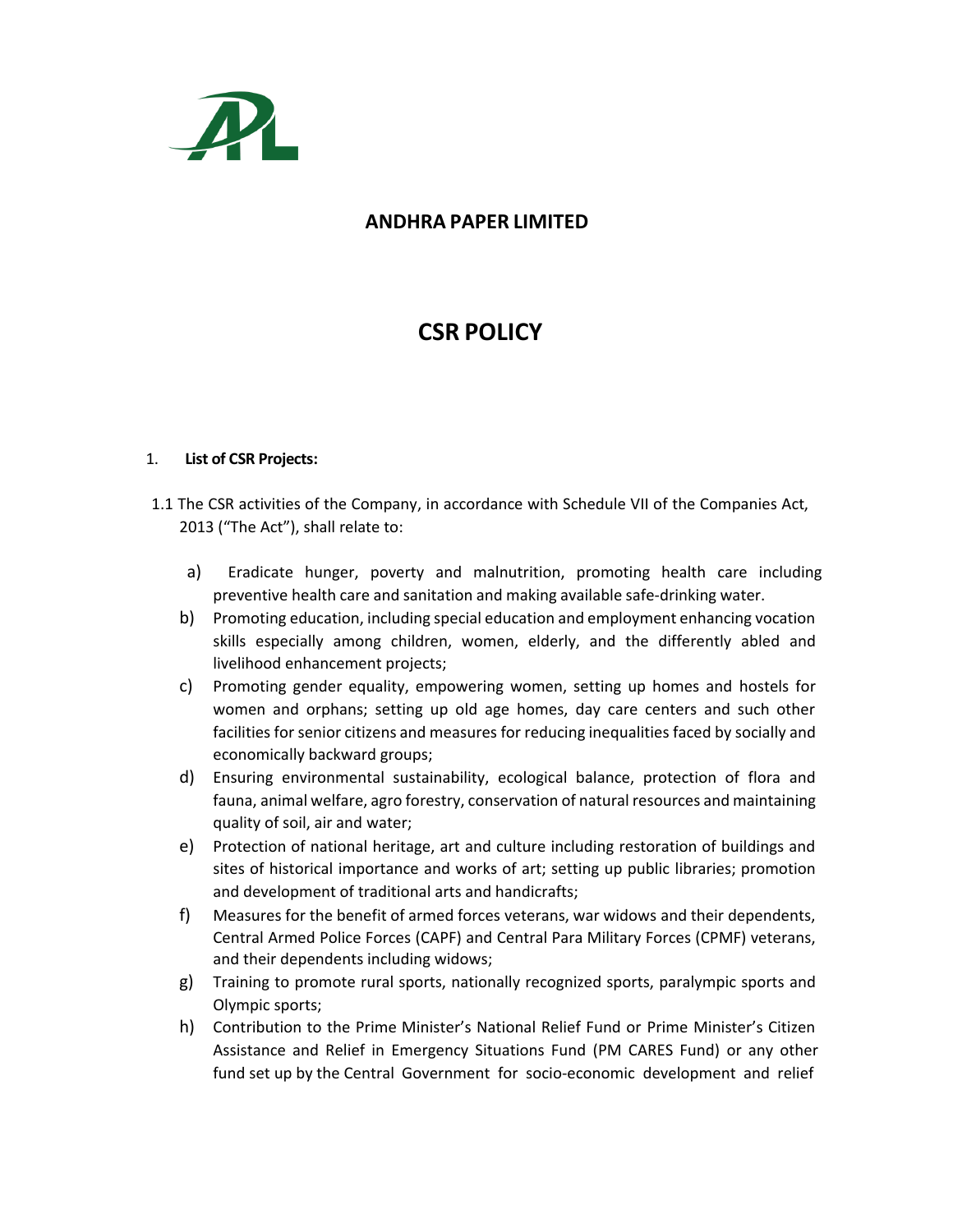and welfare of the Scheduled Castes, the Scheduled Tribes, other backward classes, minorities and women;

- i) Contribution to incubators or research and development projects in the field of science, technology, engineering and medicine, funded by the Central Government or State Government or Public Sector Undertaking or any agency of the Central Government or State Government;
- j) Contributions to public funded Universities; Indian Institute of Technology (IITs); National Laboratories and autonomous bodies established under Department of Atomic Energy (DAE); Department of Biotechnology (DBT); Department of Science and Technology (DST); Department of Pharmaceuticals; Ministry of Ayurveda, Yoga and Naturopathy, Unani, Siddha and Homoeopathy (AYUSH); Ministry of Electronics and Information Technology and other bodies, namely Defense Research and Development Organisation (DRDO); Indian Council of Agricultural Research (ICAR); Indian Council of Medical Research (ICMR) and Council of Scientific and Industrial Research (CSIR), engaged in conducting research in science, technology, engineering and medicine aimed at promoting Sustainable Development Goals (SDGs);
- k) Rural development projects;
- l) Slum area development; and
- m) disaster management, including relief, rehabilitation and reconstruction activities
- 1.2. The Company shall undertake the CSR activities in areas or subjects as specified in Schedule VII of the Act, as amended from time to time.
- 1.3. CSR activities should be undertaken in project/programme mode. One off events such as marathons/ awards/ charitable contribution/ advertisement/ sponsorships of TV programmes etc. would not be qualified as part of CSR expenditure.
- 1.4. The CSR Committee shall ensure that CSR activities do not include the activities undertaken in pursuance of normal course of business of the Company. Only activities which are not exclusively for the benefit of the employees of the Company or their family members shall be considered as CSR activities. Similarly, expenses incurred for the fulfillment of any Act/Statute of Regulations (such as Labour Laws, Land Acquisition Act etc.) would not count as CSR expenditure.

#### **2. CSR Allocation:**

- 2.1 For achieving its CSR objects through implementation of meaningful and substantial CSR programmes, the Company will allocate in every financial year 2% of the average net profits of the Company made during the 3 immediately preceding financial years.
- 2.2 The Company shall give preference to the local area or areas around it where it operates for spending the amount ear-marked for CSR activities.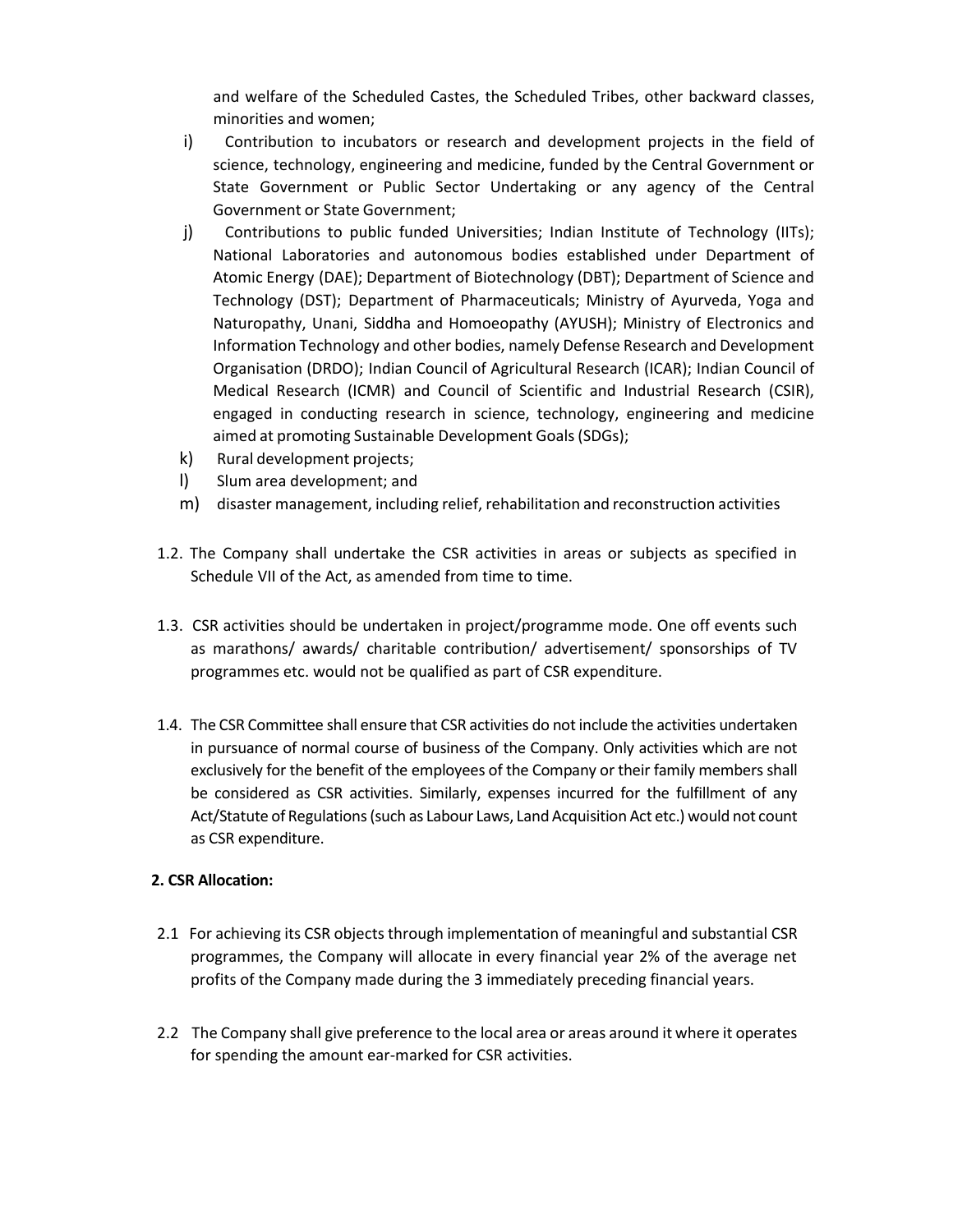2.3 From the annual CSR budget allocation, a provision will be made towards the following CSR sub-heads on an yearly basis:

## 2.3.1 **Education**

Preferably 40% of the annual CSR Budget will be ear-marked each financial year for – infrastructure support to Government Schools, Andhra Paper Scholarships, teacher's training etc.

# 2.3.2 **Health & Wellness**

Preferably 50% of annual CSR budget will be ear-marked for activities relating to Health & Wellness –providing facilities in Government Hospitals, water, sanitation, etc.

# 2.3.3 **Community Engagement**

Preferably 10% of the annual CSR budget will be spent on various engagement activities as per the requests received from community and volunteering activities.

2.3.4. The above prescribed CSR sub-head percentages (%) are only indicative and the CSR Committee/Board has the discretion to alter the percentage of spent under different sub-heads, in any financial year

#### **3. Annual Action Plan:**

- 3.1 For every financial year, the CSR Committee shall formulate and recommend to the Board, an annual action plan in pursuance of the CSR policy, which shall include the following, namely:-
	- (a) the list of CSR projects or programmes to be undertaken in areas or subjects specified in Schedule VII of the Act;
	- (b) the manner of execution of such projects or programmes;
	- (c) the modalities of utilisation of funds and implementation schedules for the projects or programmes;
	- (d) monitoring and reporting mechanism for the projects or programmes; and
	- (e) details of need and impact assessment, if any, for the projects undertaken by the company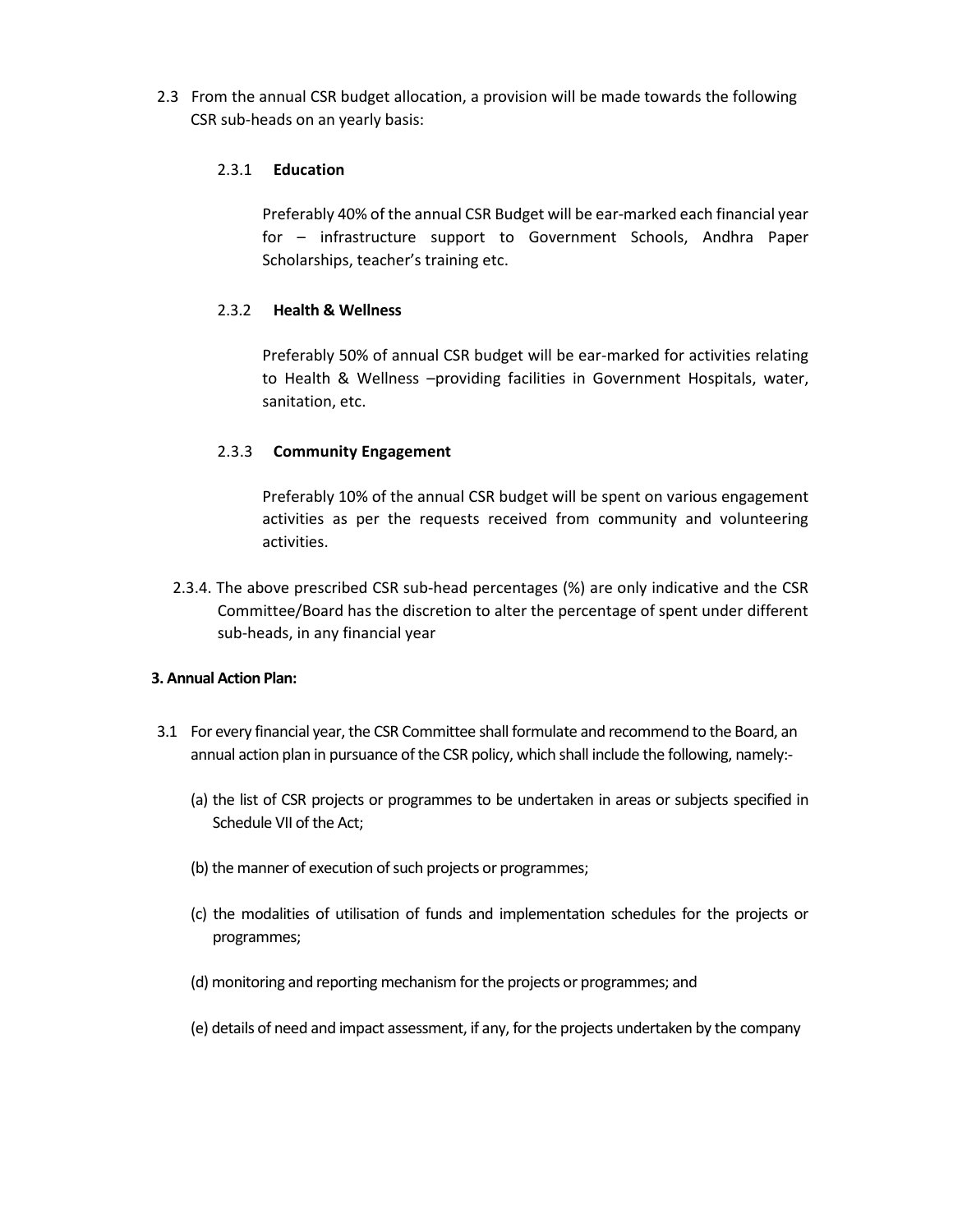Provided that Board may alter such Annual Action Plan at any time during the financial year, as per the recommendation of CSR Committee, based on the reasonable justification to that effect.

# **4. CSR Implementation:**

- 4.1 The Company shall ensure that the CSR activities are undertaken by the company itself or through Agencies/Partners, subject to the conditions specified under the Act and/or Rules, as amended.
- 4.2 The Company may also collaborate with other companies for undertaking projects or programmes or CSR activities in such a manner that the CSR committees of respective companies are in a position to report separately on such projects or programmes in accordance with these rules
- 4.3 The Board of the Company shall satisfy itself that the CSR funds have been utilized for the purposes and in the manner as approved by the Board and the Chief Financial Officer or the person responsible for financial management shall certify to the effect.

# **5. CSR Expenditure**

- 5.1. The administrative overheads shall not exceed five percent of total CSR expenditure of the Company for the financial year.
	- Explanation: Administrative overheads" means the expenses incurred by the Company for 'general management and administration' of Corporate Social Responsibility functions in the company but shall not include the expenses directly incurred for the designing, implementation, monitoring, and evaluation of a particular Corporate Social Responsibility project or programme.
- 5.2. Any surplus arising out of the CSR activities shall not form part of the business profit of the Company and shall be ploughed back into the same project or shall be transferred to the Unspent CSR Account and spent in pursuance of CSR policy and annual action plan of the company or transfer such surplus amount to a Fund specified in Schedule VII, within a period of six months of the expiry of the financial year.
- 5.3. Where a company spends an amount in excess of requirement provided under section 135 of the Act, such excess amount may be set off against the requirement to spend under the said Section, up to immediate succeeding three financial years subject to the conditions that –
	- (a) the excess amount available for set off shall not include the surplus arising out of the CSR activities, if any.
	- (b) The Company shall pass a resolution to that effect.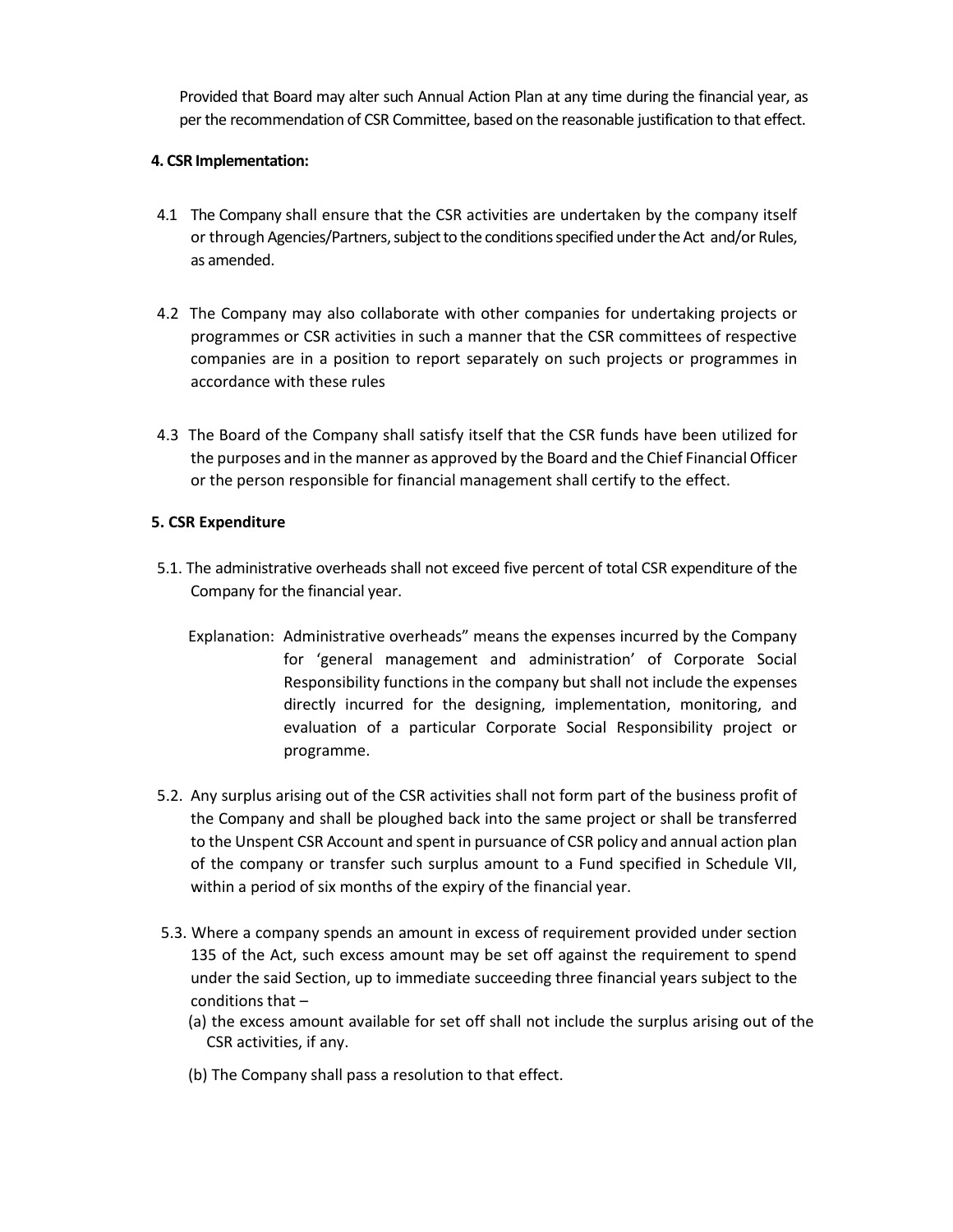- 5.4. The CSR amount may be spent by the Company for creation or acquisition of a capital asset, which shall be held by –
	- (a) the Company established under section 8 of the Act, or a Registered Public Trust or Registered Society, having charitable objects and CSR Registration Number.
	- (b) beneficiaries of the said CSR project, in the form of self-help groups, collectives, entities; or
	- (c) a public authority:
- 5.5. Unless the CSR unspent amount relates to any ongoing project, the Company shall transfer such unspent amount to a Fund specified in Schedule VII, within a period of six months of the expiry of the financial year.

Explanation: Ongoing Project" means a multi-year project undertaken by the Company in fulfilment of its CSR obligation having timelines not exceeding three years excluding the financial year in which it was commenced, and shall include such project that was initially not approved as a multi-year project but whose duration has been extended beyond one year by the Board based on reasonable justification;

5.6. Any CSR unspent amount relating to any ongoing project, undertaken by a company in pursuance of its Corporate Social Responsibility Policy, shall be transferred by the company within a period of thirty days from the end of the financial year to a special account to be opened by the company in that behalf for that financial year in any scheduled bank to be called the Unspent Corporate Social Responsibility Account, and such amount shall be spent by the company in pursuance of its obligation towards the Corporate Social Responsibility Policy within a period of three financial years from the date of such transfer, failing which, the company shall transfer the same to a Fund specified in Schedule VII, within a period of thirty days from the date of completion of the third financial year.

#### **6. Monitoring and Reporting:**

- 6.1 The progress of CSR projects will be reported to CSR Committee from time to time.
- 6.2 In case of ongoing project, the Board of the Company shall monitor the implementation of the project with reference to the approved timelines and year-wise allocation and shall be competent to make modifications, if any, for smooth implementation of the project within the overall permissible time period.
- 6.3 Impact assessment of CSR projects, to be undertaken if deemed necessary by the Board or if required pursuant to the Act read with the Companies (Corporate Social Responsibility Policy) Rules, 2014 ("Rules").